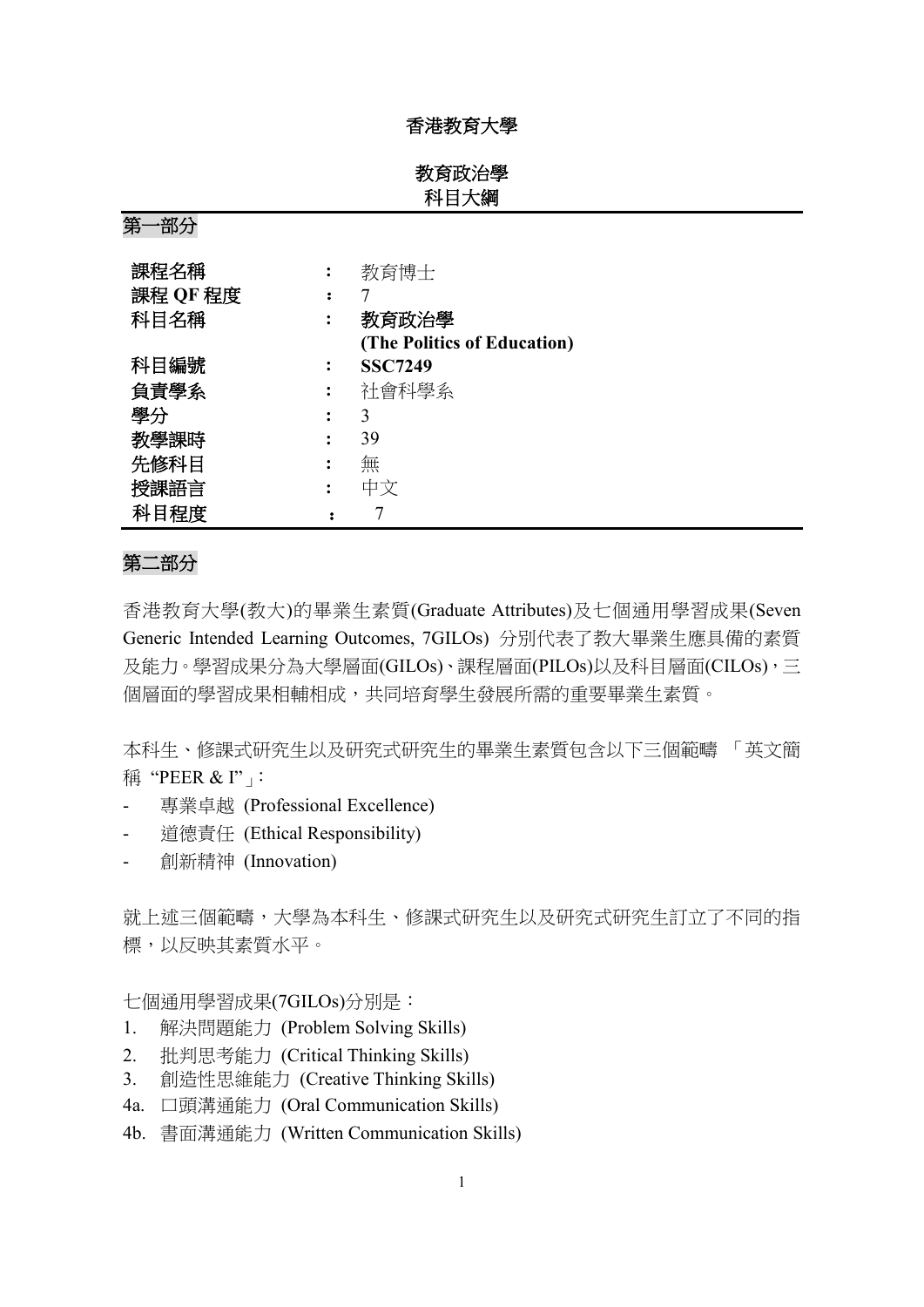- 5. 社交能力 (Social Interaction Skills)
- 6. 倫理決策 (Ethical Decision Making)
- 7. 全球視野 (Global Perspectives)

## **1.** 科目概要

教育決策者、教育工作者和學生都有自己的政治角色,因為教育的組織模式和實 踐活動與社會和社會機構中權力的分配和行使密切相關。本課程旨在幫助學生深 入了解整個教育體系以及學校、教師、政策制定者和教育機構的政治屬性,並從 多重層面上進行分析,包括課堂、學校等微觀層面到本土社會、國家和國際社會 等更宏觀的層面。通過閱讀和討論等教學策略,學生可以在理論和實踐層面上對 下列議題有深入的理解:教學、課堂和學校生活中的政治學分析;學校在學生政 治社會化過程中的作用;教育政策發展過程的政治學闡釋;學生運動;全球教育 發展的政治學探討。課程最後會推動學生對某一相關議題的文獻進行批判且深入 的思考,並能提出未來可以進一步開展實證研究的問題。

### **2.** 預期學習成果

成功完成本課程後,學生應能夠:

- 成果一:依據理論和實證研究成果分析不同情景下,包括由微觀課堂到宏觀全球 環境中教育組織與實踐的政治屬性及其影響;
- 成果二:依據理論和實證研究成果分析國際和本土社會中學生、教師、政策制定 者和其他教育工作者的政治角色;
- 成果三:對課程中某一議題的學術文獻進行批判且深入的整理分析;
- 成果四:在已有的學術文獻基礎上,提出一個達到博士程度的實證研究問題。

### **3.** 內容、預期學習成果及教與學活動

| 教授內容            | 預期學習       | 教與學活動       |
|-----------------|------------|-------------|
|                 | 成果 (CILOs) |             |
| 學校和課堂中的政治關係:    | 成果一        | 教師和學生就指定閱讀  |
| 教師與學生之間的權力關係,批判 | 成果二        | 材料進行小組討論,鼓勵 |
| 教育學,學校牛活中的微觀政治學 | (成果三,      | 學生提出問題並進一步  |
| 研究              | 成果四,       | 深入分析        |
|                 | 由學生的選擇     |             |
|                 | 決定)        |             |
| 學校作為學生政治社會化的引導  | 成果一        |             |
| 者.              | 成果二        |             |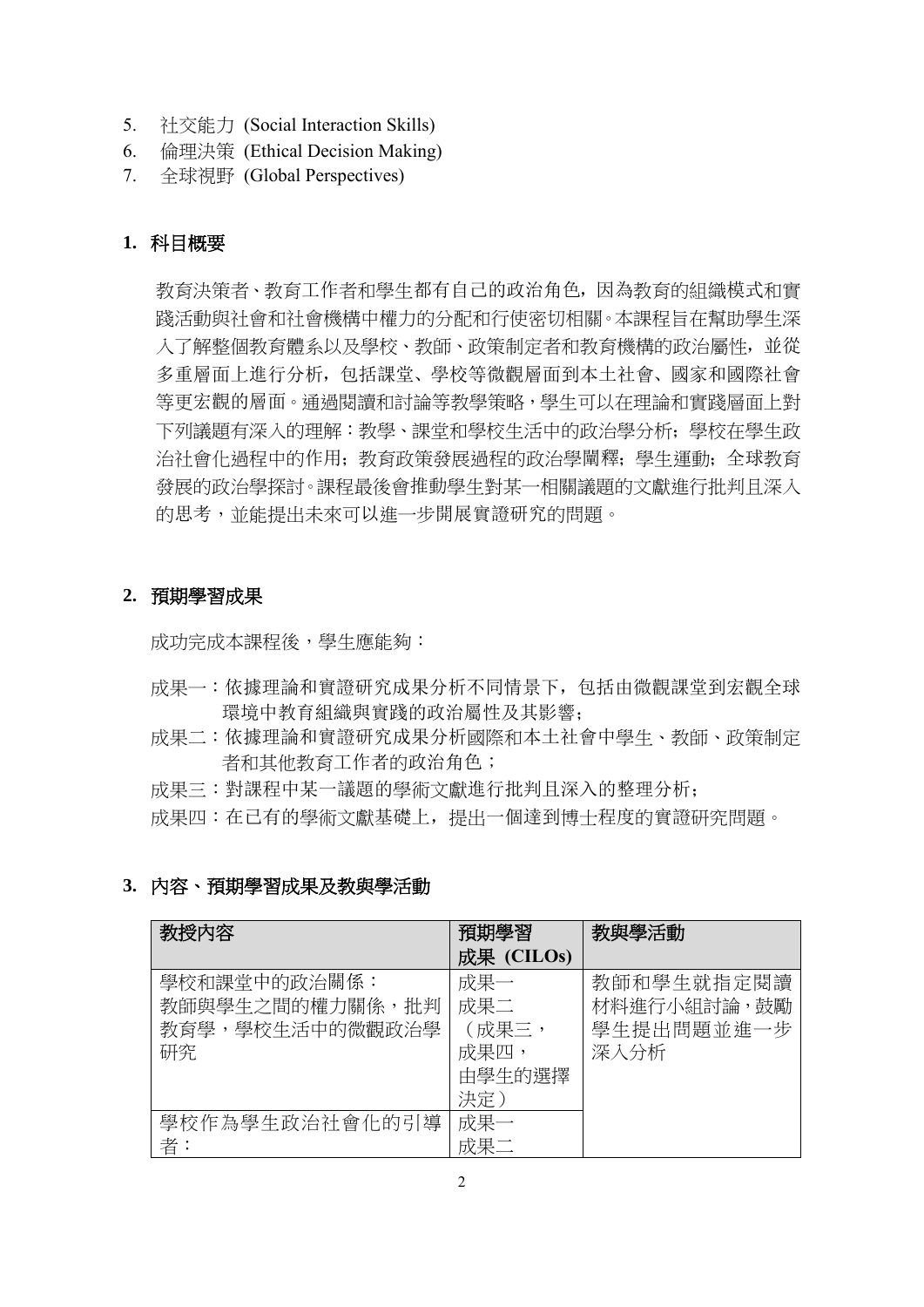| 普及教育中的政治學習,學校等其  | (成果三,  |  |
|------------------|--------|--|
| 他結構如何引導學生的政治社會化  | 成果四,   |  |
| 發展,公民教育政策和實踐的政治  | 由學生的選擇 |  |
| 學分析              | 決定)    |  |
| 教育政策發展過程的政治學闡釋:  | 成果一    |  |
| 作為政治進程的教育政策制定和實  | 成果二    |  |
| 施                | (成果三,  |  |
|                  | 成果四,   |  |
|                  | 由學生的選擇 |  |
|                  | 決定)    |  |
| 學牛運動:            | 成果一    |  |
| 學生在校外的政治角色,學生運動, | 成果二    |  |
| 政治學習與學生政治參與之間的關  | (成果三,  |  |
| 係                | 成果四,   |  |
|                  | 由學生的選擇 |  |
|                  | 決定)    |  |
| 全球教育發展的政治學探討:    | 成果一    |  |
| 全球教育管治,全球教育發展的政  | 成果二    |  |
| 策,全球化教育和國家教育的關聯  | (成果三,  |  |
|                  | 成果四,   |  |
|                  | 由學生的選擇 |  |
|                  | 決定)    |  |

# **4.** 評核

| 評核課業                                                                   | 所佔比重 | 預期學習<br>成果<br>(CILOs) |
|------------------------------------------------------------------------|------|-----------------------|
| (一)本課程中五個主要議題中選擇四個進行<br>批判性反思(每一主題約 500 字,共約<br>$2,000 \ncong$ )       | 40%  | 成果一<br>成果二            |
| (二)對課程中某一議題進行深入且批判的文<br>獻整理和分析, 並提出一個未來可以進一<br>步開展實證研究的問題<br>(約3,000字) | 60%  | 成果三<br>成果四            |

# **5.** 指定教科書

無

# **6.** 推薦書目

學校與課堂中的政治關係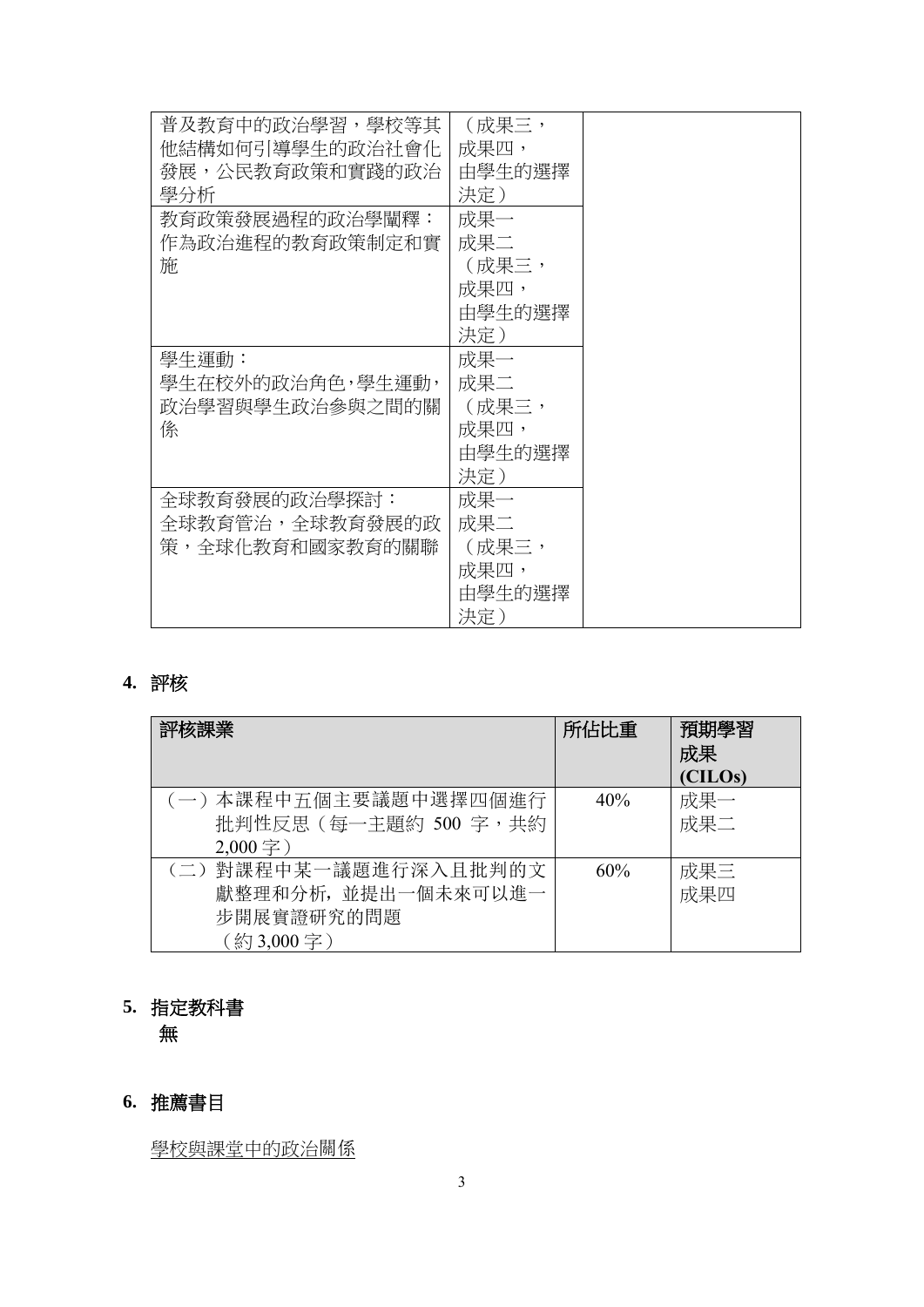Kincheloe, J. L. (2008). *Critical Pedagogy Primer* (2<sup>nd</sup> edition). New York:

Peter Lang.

- Burbules, N. C., & Berk, R. (1999). Critical thinking and critical pedagogy: Relations, differences, and limits. In T.S. Popkewitz & L. Fendler (Eds.) *Critical Theories in Education: Changing Terrains of Knowledge and Politics* (pp. 45-65). New York:Routledge.
- Wong, M. Y. (2016). Teacher–student power relations as a reflection of multileveled intertwined interactions. *British Journal of Sociology of Education*, *37*(2), 248-267.
- Ng, S. W., & Yuen, W. K. G. (2015). The micro-politics of parental involvement in school education in Hong Kong: ethnocentrism, utilitarianism or policy rhetoric!. *Educational Review*, *67*(2), 253-271.

#### 學校作為學生政治社會化的引導者

- Wiseman, A. W., Astiz, M. F., Fabrega, R., & Baker, D. P. (2011). Making citizens of the world: The political socialization of youth in formal mass education systems. *Compare: A Journal of Comparative and international Education*, *41*(5), 561-577.
- Sapiro, V. (2004). Not your parents' political socialization: Introduction for a new generation. *Annual Review of Political Science*, *7*, 1-23.
- Fairbrother, G. P., & Kennedy, K. J. (2011). Civic education curriculum reform in Hong Kong: What should be the direction under Chinese sovereignty?. *Cambridge Journal of Education*, *41*(4), 425-443.

#### 教育政策過程的政治學闡釋

- Diem, S., Young, M. D., Welton, A. D., Mansfield, K. C., & Lee, P. L. (2014). The intellectual landscape of critical policy analysis. *International Journal of Qualitative Studies in Education*, 27(9), 1068-1090.
- Morris, P., & Scott, I. (2003). Educational reform and policy implementation in Hong Kong. *Journal of Education Policy*, *18*(1), 71-84.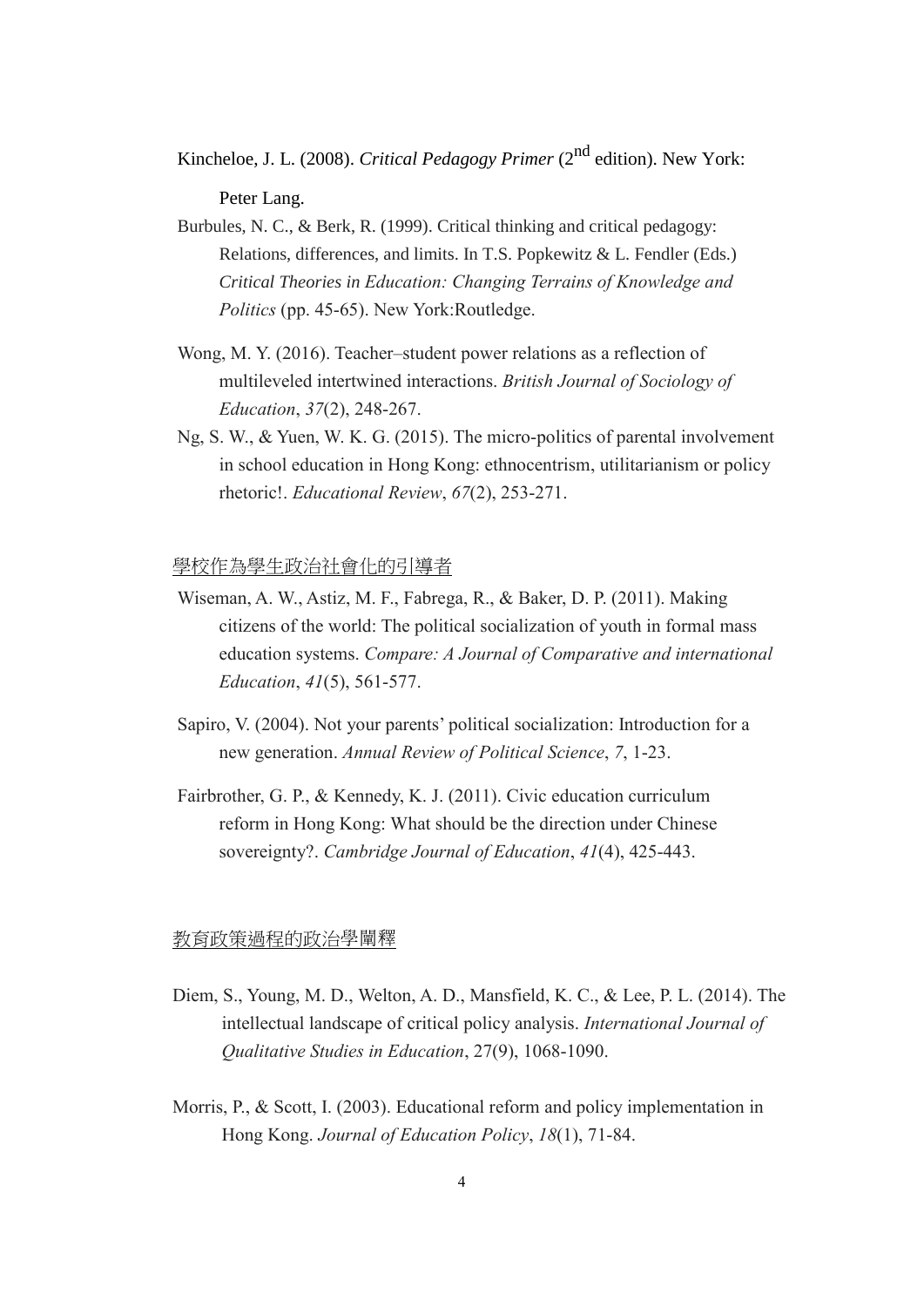Fairbrother, G. P. (2006). Protection by, or from, the government: Debating citizenship education policy in Hong Kong's Legislative Council. *Discourse: Studies in the Cultural Politics of Education*, *27*(2), 175-188.

#### 學生運動

- Luescher-Mamashela, T.M. (2015). Theorising student activism in and beyond the  $20<sup>th</sup>$  century: the contribution of Philip G. Altbach. In M. Klemenčič, S. Bergan Rok Primožič (Eds.) *Student Engagement in Europe: Society, Higher Education and Student Governance* (pp. 33-49). Paris: Council of Europe Publishing.
- Gill, J., & DeFronzo, J. (2009). A comparative framework for the analysis of international student movements. *Social Movement Studies*, *8*(3), 203-224.
- Lee, T. T. L., & Chiu, S. W. K. (2017). Conduit for Engagement? School Curriculum and Youth Political Participation in Hong Kong. *Young*, *26*(2), 1-18.

#### 全球教育發展的政治學探討

- Bermingham, D. (2011). The politics of global education policy: the formation of the Education for All–Fast Track Initiative (FTI). *Journal of Education Policy*, *26*(4), 557-569.
- Robertson, S. L. (2012). Placing teachers in global governance agendas. *Comparative Education Review*, *56*(4), 584-607.
- King, K. (2014). China's engagement with the post-2015 development agenda: The case of education and training. *International Journal of Educational Development*, *39*, 70-77.

#### **7.** 相關網絡資源

無

#### **8.** 相關期刊

*Discourse: Studies in the Cultural Politics of Education Journal of Education Policy*